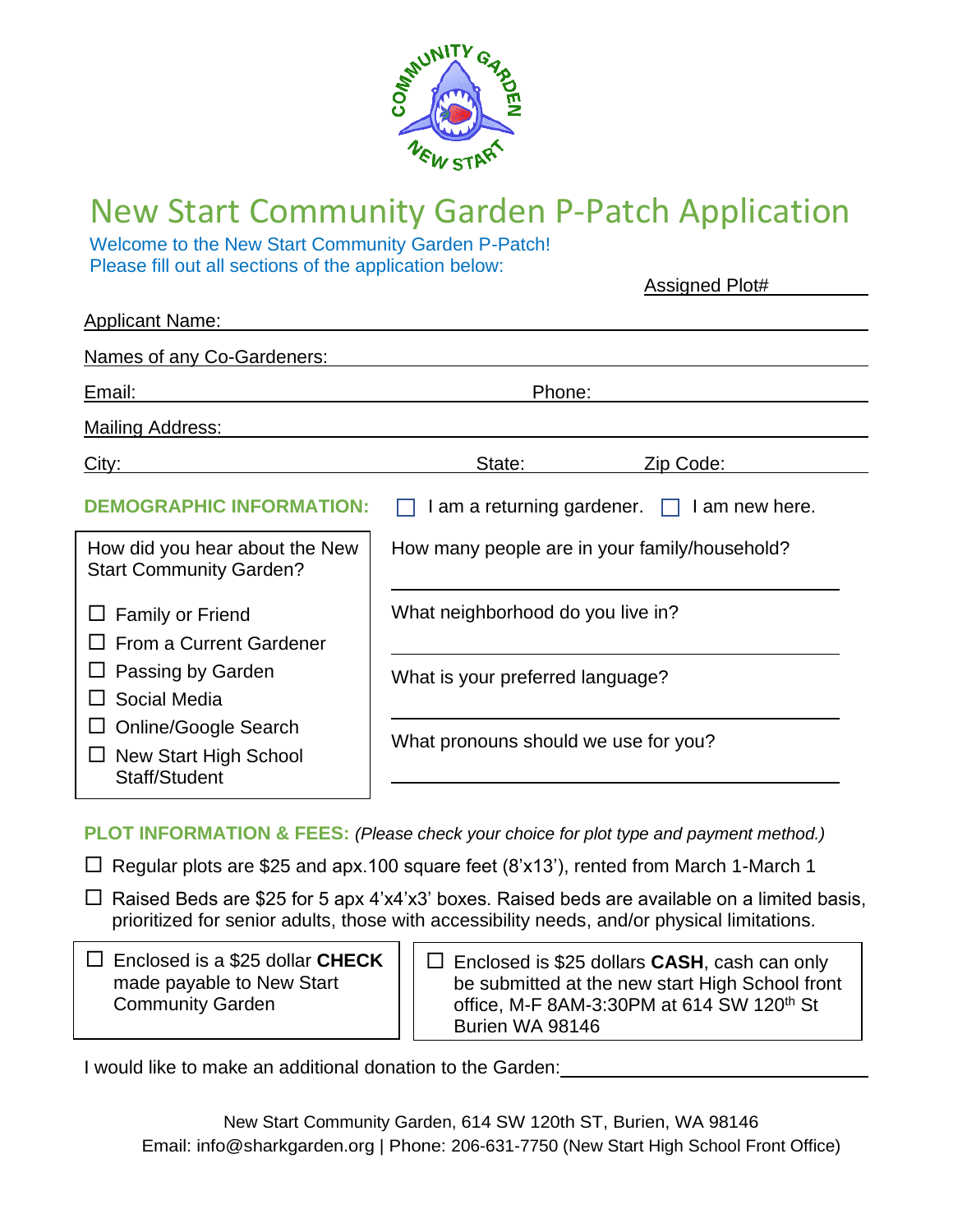### **GARDEN WAIVER:**

### *Please sign the New Start Community Garden/Weed Warriors Nature Stewards waiver below*:

I, the undersigned adult, on behalf of myself and my child(ren) agree to indemnify and to hold New Start Community Garden operated through Weed Warriors Nature Stewards non-profit, its agents, employees and officials, while acting within the scope of their duties, harmless from all lawsuits, causes of actions, demands, and claims, including costs of their defense, arising in favor of myself, my child(ren) participant (if applicable), or third parties, on account of personal injuries, death or damage to property arising out of the activities related to the above program. I give permission for photos/videos taken of me, my child(ren) and my additional gardeners during community garden activities to be used for publicity purposes, without recompense. This agreement will be in effect for the duration of my participation beginning this date.

### **I have read, understand, and agree to the garden rules, polices and above waiver.**

| Applicant:   | Date: |
|--------------|-------|
| Co-Gardener: | Date: |
| Co-Gardener: | Date: |
| Co-Gardener: | Date: |

**For questions about this application, garden policies, and rules and/or gardener commitments, please contact us at garden@sharkgarden.org**

### **Optional additional information:**

My gardening skill level is:

 $\Box$  Beginner

 $\square$  Intermediate

 $\Box$  Advanced

I would be interested in FREE classes in the garden about:

What kinds of events would you like to see in the garden?





### **@theSharkGarden**

### **For information about garden events, information, and news, please follow us online!**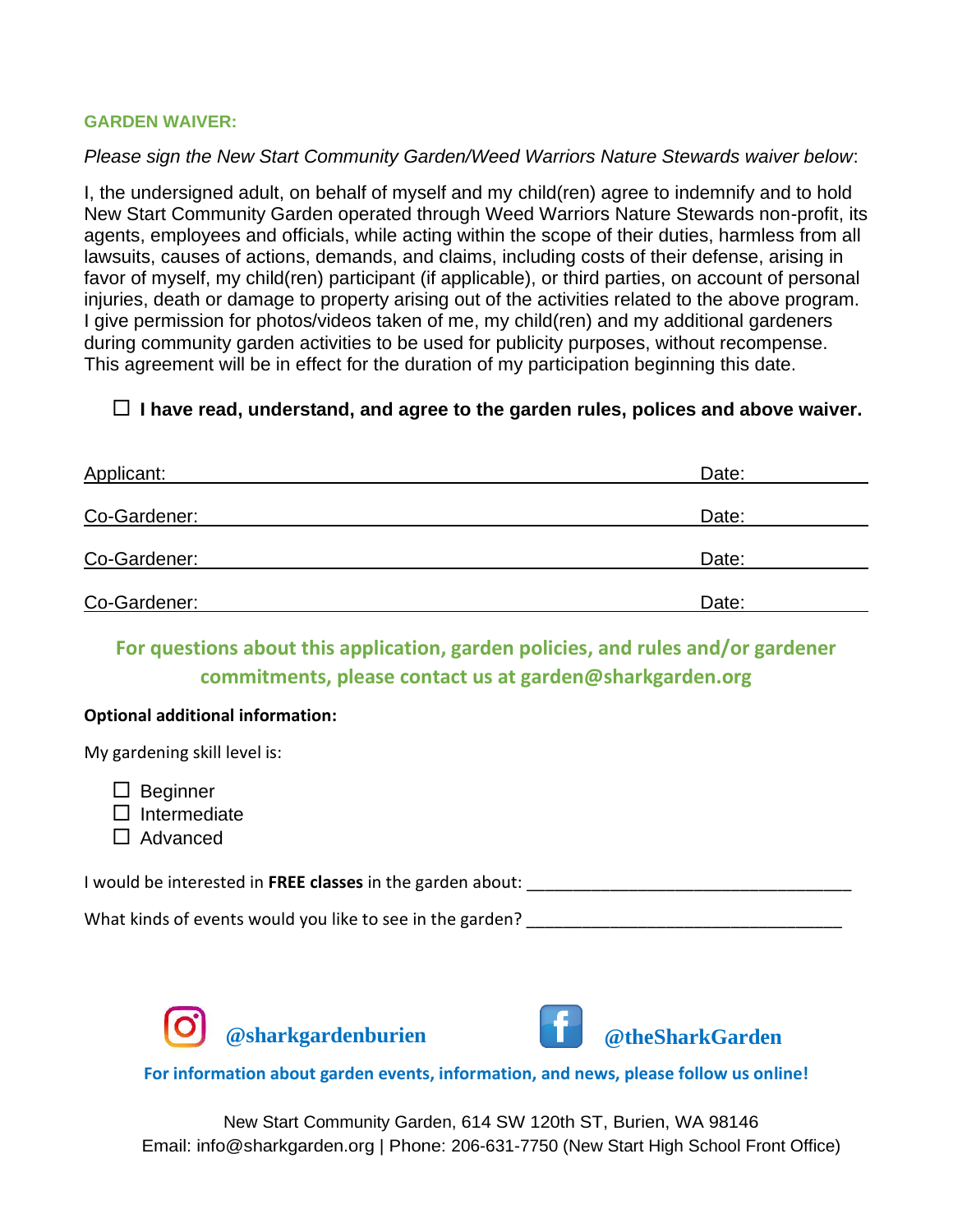

## **NEW START COMMUNITY GARDEN P-PATCH RULES**

 These rules are designed to help the community garden run smoothly for all. We appreciate the cooperation and community spirit that makes this a successful program. The rules below pertain to the P-Patch garden area in particular. Please also review and follow the general garden rules posted onsite at the New Start Community Garden entrances. Gardeners who break p-patch and/or garden rules run the risk of losing their garden plot, which, after a warning, may be re-assigned without a refund.

Please reach out to the garden board at [garden@sharkgarden.org](mailto:garden@sharkgarden.org) if you have any questions about garden policies or are having challenges with your garden commitments!

### **P-PATCH INFORMATION & GARDENER COMMITMENTS:**

- Garden applicants must be 18 years or older.
- **All gardeners must provide 10 hours of service annually to the community garden common areas.** *(Work done in one's own plot or in plot pathways does not count towards these hours.)*
	- $\circ$  Gardeners will be invited to regular garden Work Parties and an ongoing task list for garden tasks will be posted in the garden shed to help gardeners to meet their 10 hours.
	- $\circ$  It's the plot holder's responsibility to complete and record their volunteer hours in community garden areas. We do not accept other forms of payment in lieu of those hours unless garden board members grant exception based on hardship.
- Gardeners are allowed one plot per person per season (season is April 1 last day of March). Applicants can be added to the waitlist for an additional plot which will be determined once the annual plot audit is completed in February. Returning gardeners have first priority to renew a garden plot. Returning applicants need to complete the garden application and return payment no later than the last day of February.
- All new gardeners must attend the orientation held at the garden at the beginning of new season.
- The P-Patch program is managed by the New Start Community Garden Board. A board member will contact the gardener group from time to time with volunteer opportunities in the garden, work party dates, info and/or requests.
- Please plan ahead when visiting the garden. There is NO restroom or garbage service!

### **P-PATCH GARDEN POLICIES & RULES:**

- Gardeners are responsible for all care of their plots, including tilling, cultivating, weeding, watering, end of season clean up. Paths directly adjacent one's own plot must be kept weeded.
- Plants on the state's noxious weed list are not allowed in plots.
- Paths around plots MUST be keep clear. No tools, pots, tomato cages, etc. can be kept in paths.
- Gardeners must keep plots and surrounding pathways relatively weed free. Gardeners should not let plants go to seed at the end of the growing season and they should keep the borders of their plots tidy.
- All plots are rented through the last day of March. By the last day of November, gardeners must